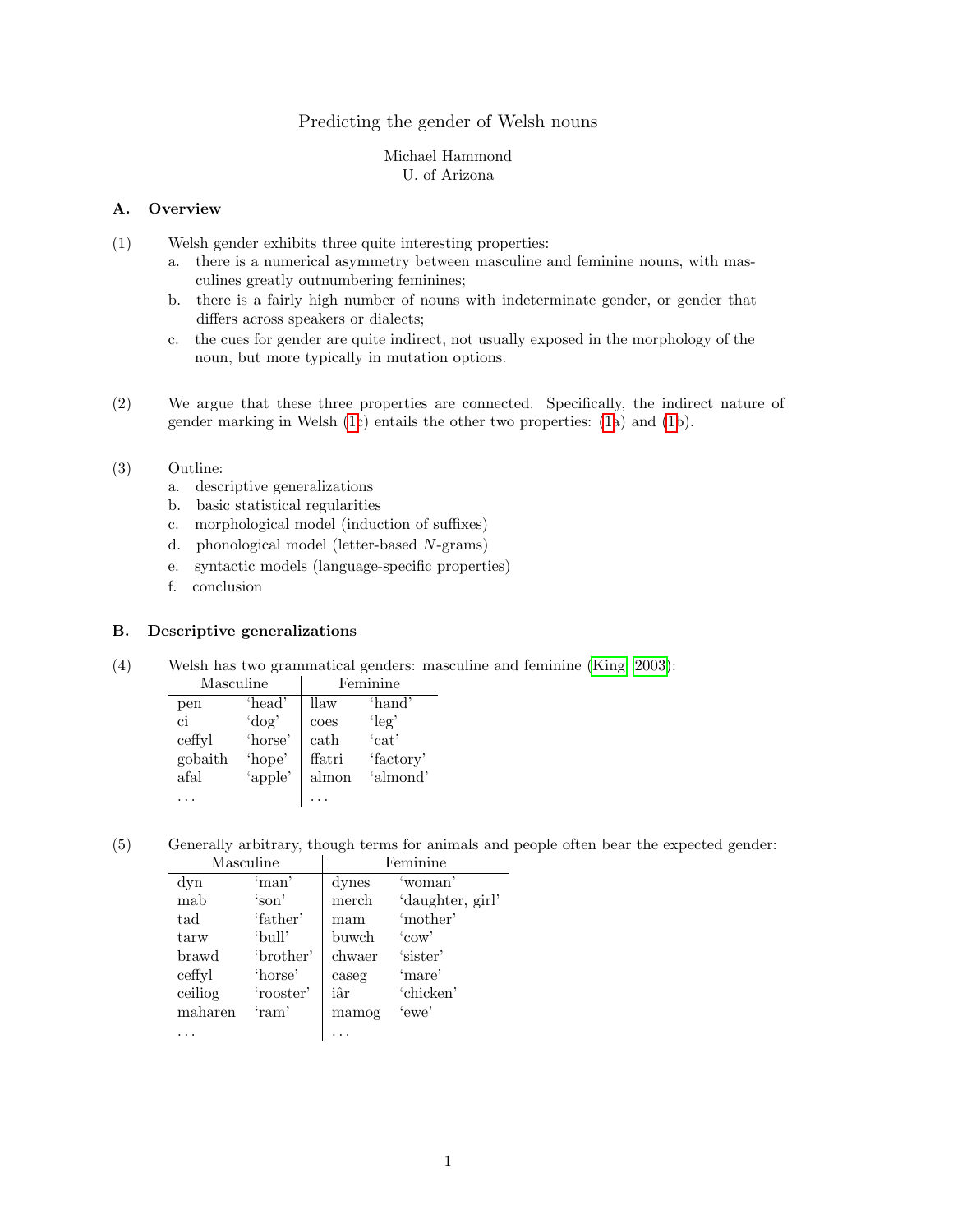(6) For some words, gender varies across dialects, speakers, or simply cannot be determined:

| abid       | 'habit'    | agendor   | 'abyss'    |
|------------|------------|-----------|------------|
| anhrefn    | 'disorder' | cleber    | 'chatter'  |
| cochl      | 'cloak'    | ennyd     | 'instant'  |
| ffarwel    | 'farewell' | gwehelyth | 'lineage'  |
| tangnefedd | 'peace'    | uchelgais | 'ambition' |

- (7) Gender is marked indirectly:
	- a. pronouns
		- $(f)e/(f)o$  'he' vs. hi 'she'  $ei+soft$  mut. vs.  $ei+asp$ . mut.
	- b. soft mutation of fem. sg. noun with article or 1 ci 'dog (masc)'  $\rightarrow$  y/un ci vs. cath 'cat (fem)'  $\rightarrow$  y/un gath
	- c. soft mutation of adjectives with fem. sg. noun
		- ci bach 'little dog' vs. cath fach 'little cat'
	- d. form of 2, 3, and 4 dau gi, tri chi, pedwar ci (masc) vs. dwy gath, tair cath, pedair cath (fem)
	- e. form of certain adjectives  $gwyn$  'white  $(masc)$ ',  $trwm$  'heavy  $(masc)$ ', etc. vs. gwen 'white (fem)', trom 'heavy (fem)', etc.
	- f. form of demonstratives hwn/hwnnw vs. hon/honno

#### C. Basic statistical regularites

(8) The tagged CEG corpus [\(Ellis et al., 2001\)](#page-6-1) contains 1,223,649 word tokens: | Noun tokens | Noun types

|        | - 100-11 00110110 |        |      |       |
|--------|-------------------|--------|------|-------|
| Masc.  | 120.646           | 64%    | 5302 | 69%   |
| Fem.   | 57.178            | $30\%$ | 2037 | 27%   |
| Indet. | 11.598            | $6\%$  | 303  | $4\%$ |

(9) This overall distribution suggests a benchmark strategy for determining the gender of a noun: guess masculine. We'd be right 64% of the time in the CEG corpus.

| Language | Corpus           | Masculine | Feminine | Neuter   |
|----------|------------------|-----------|----------|----------|
| Spanish  | <b>IULA</b>      | 69901     | 72088    | NA       |
|          |                  | 49\%      | $51\%$   | NA.      |
| French   | Lexique380       | 26744     | 18925    | NA       |
|          |                  | 59%       | 41\%     | NA.      |
| German   | <b>CELEX</b>     | 10786     | 13688    | 6005     |
|          |                  | $35\%$    | 45%      | 20%      |
| Dutch    | <b>CELEX</b>     | 27925     | 24819    | 21795    |
|          |                  | 37\%      | 33\%     | 29\%     |
| Russian  | Russ. Nat. Corp. | 37737473  | 27962098 | 14214372 |
|          |                  | 47\%      | 35\%     | 18%      |

(10) This is not a general fact about gender systems:

- (11) General comparison:
	- a. in languages with three genders, neuter is generally underrepresented;
	- b. Welsh has the most extreme masculine/feminine difference.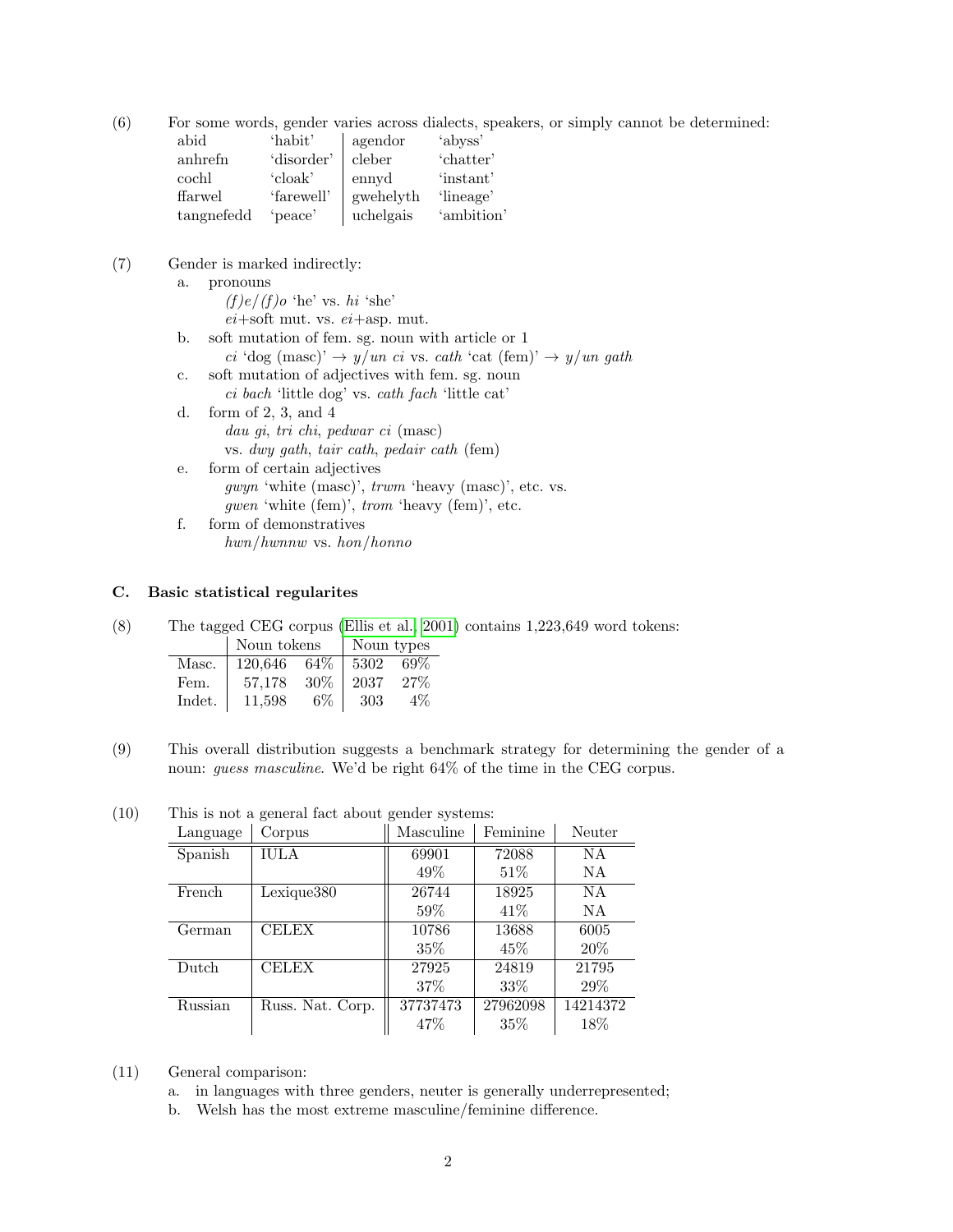#### D. Morphological models

(12) Frequent suffixes with masculine nouns:

| -deb       | absenoideb 'absence', cytundeb 'agreement', diddordeb 'interest'    |
|------------|---------------------------------------------------------------------|
| -iant      | methiant 'failure', moliant 'praise', peiriant 'engine'             |
| -yn        | (a) deryn 'bird', bathodyn 'badge', blodyn 'flower'                 |
| -iad       | adolygiad 'review', benthyciad 'borrowing', canlyniad 'consequence' |
| -wr        | adarwr 'bird-catcher', Albanwr 'Scot', arbenigwr 'specialist'       |
| -vdd       | ieithydd 'linguist', anarchydd 'anarchist', darllenydd 'reader'     |
| -wch       | anialwch 'desert', ariangarwch 'avarice', harddwch 'beauty'         |
| $-ter/der$ | balchder 'pride', anhoffter 'dislike', dyfnder 'depth'              |
| -rwydd     | anghofrwydd 'forgetfulness', cwrteisrwydd 'courtesy', hapusrwydd    |
|            | 'happiness'                                                         |

(13) Frequent suffixes with feminine nouns:

| -aeth  | absenoliaeth 'absence', llofruddiaeth 'murder', cystadleuaeth 'competition' |
|--------|-----------------------------------------------------------------------------|
| -en    | afallen 'apple tree', cangen 'branch', deilen 'leaf'                        |
| -wraig | tafarnwraig 'bar maid', cantwraig 'singer', golchwraig 'washerwoman'        |
| $-es$  | arthes 'she-bear', awdures 'authoress', Eifftes 'Egyptian (female)'         |
| -fa    | allanfa 'exit', cuddfa 'hiding place', meddygfa 'surgery'                   |

 $(14)$  Morphological model  $\#1$ :

Using just these affixes, we can correctly assign gender to  $37,165$  noun tokens  $(20\%)$  and incorrectly to 8,997 noun tokens (5%) in the CEG corpus.

# (15) Morphological model #2:

Combine model  $#1$  with the *guess masculine* strategy. If we can identify a suffix, the guess for gender is based on that; if no affix can be identified, guess masculine. Using this combined strategy, we get 126,694 word tokens correct (67%) and 62,728 word tokens incorrect (33%).

# (16) Morphological model #3:

- a. using the CEG corpus, find all final letter strings unambiguously associated with either gender and hypothesize that these are suffixes;
- b. using an electronic dictionary, [Nodine](#page-6-2) [\(2003\)](#page-6-2), extract all nouns that do not occur in the first corpus;
- c. compare gender assignments predicted by the hypothetical suffixes with actual genders.
- $(17)$  #3 is not quite morphology:
	- a. Some true suffixes don't qualify because they are not gender-unique, e.g. the string -deb can occur with the noun *diweddeb* with indeterminate gender;
	- b. The string -ldeb is not a true suffix, but is uniquely associated with masculine.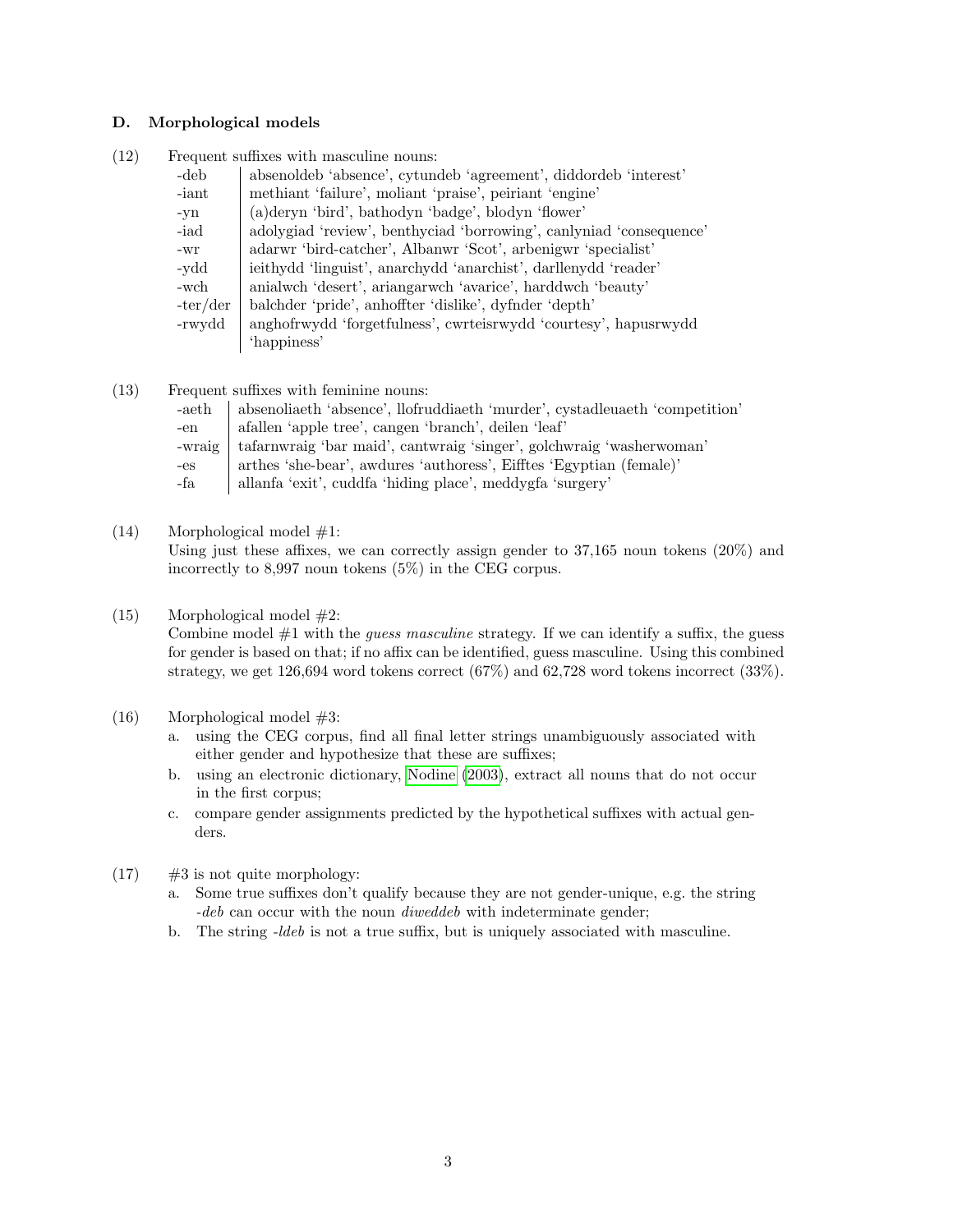(18) This results in 1720 candidate suffixes from the CEG corpus. Counts for each morpheme ranged from 162 to 2. These are distributed in typical Zipfian fashion:



(19) To test these, we use nouns not in the CEG corpus and so we drew these from a publically available electronic dictionary: [Nodine](#page-6-2) [\(2003\)](#page-6-2). This dictionary contains 24,662 entries, of which 13,894 are nouns. Of these, 1,680 do not appear in the CEG corpus:

| Gender        | Count | Percent |
|---------------|-------|---------|
| Masculine     | 1202  | $72\%$  |
| Feminine      | 433   | 26%     |
| Indeterminate | 45    | $3\%$   |

(20) Testing hypothesized suffixes incrementally, testing more common hypothesized suffixes before less common ones, never gets above 45%:



#### E. Phonological models: letter-based N-grams

 $(21)$  N-gram models are built on the notion of *conditional probability*:

$$
p(rain|clouds) = \frac{p(rain \ and \ clouds)}{p(clouds)}
$$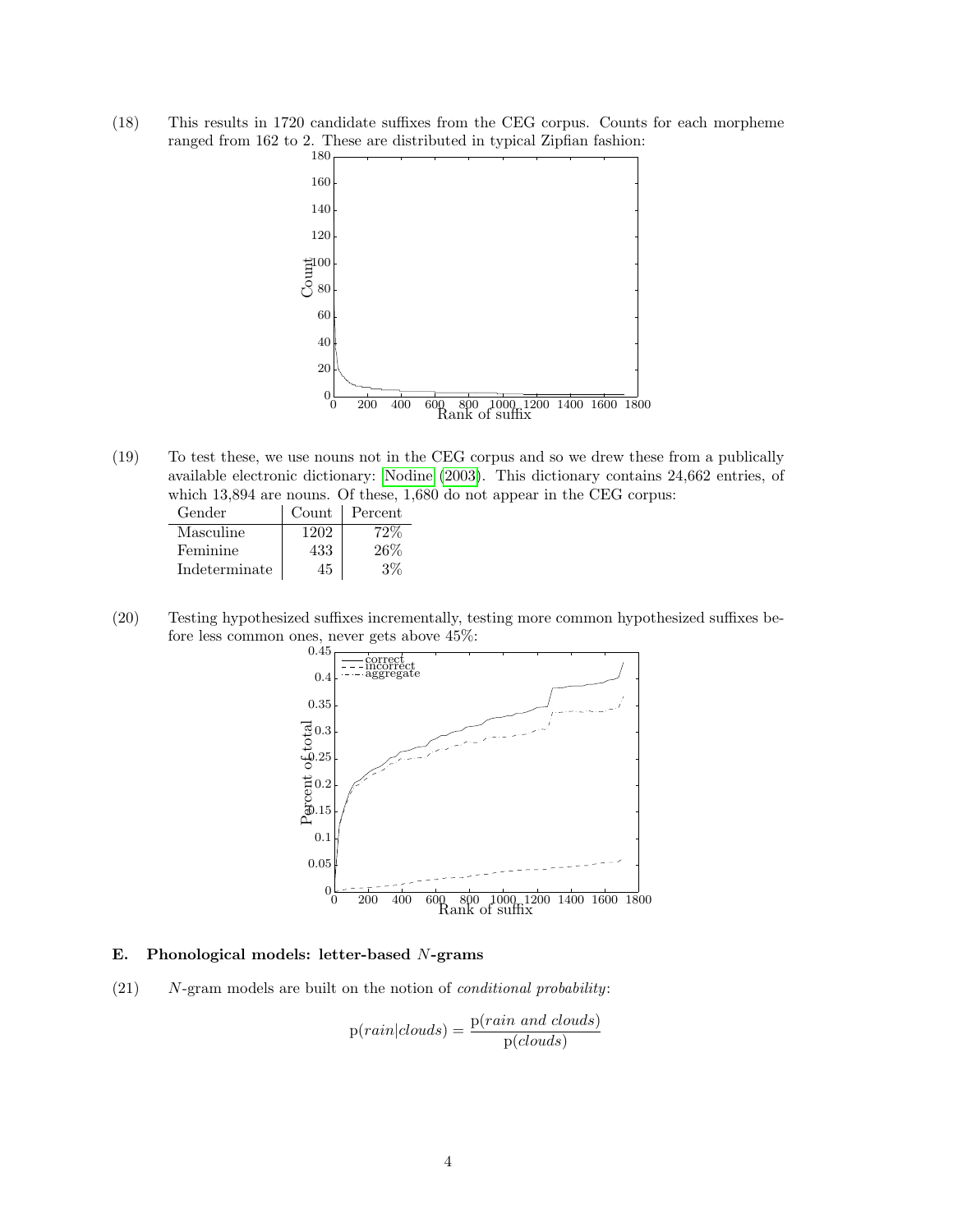(22) A bigram model of words characterizes the probability of a word as the product of the conditional probabilities of its letter sequences:

 $p(deryn) = p(d|\#) \times p(e|d) \times p(r|e) \times p(y|r) \times p(n|y)$ 

(23) Building a bigram model of gender in Welsh:

- a. calculate the probability of each gender category overall:  $P_m, P_f, P_i$ ;
- b. calculate the letter sequence probabilities separately for each gender:  $M_m, M_f, M_i$ ;
- c. To determine the hypothetical gender of a word, multiply its bigram value by the probability of the gender for each gender and choose the one that has the highest value:  $P_m \times M_m$  vs.  $P_f \times M_f$  vs.  $P_i \times M_i$  (Bayes' Law).
- (24) Using this, we get 1,215 out of 1,633 novel words in the [Nodine](#page-6-2) dictionary correct (74%). This is better than what we've gotten with the previous models, but still only marginally better than what the guess masculine strategy would yield: 72%.
- (25) Interim summary:
	- a. N-gram approaches perform better than the morphological approaches, but do not significantly outperform the *guess masculine* strategy.
	- b. Cast in psychological terms, this implies that the simplest gender learning model, one that relies on no prior knowledge of Welsh and with the simplest of phonological assumptions, does not suffice.

#### F. Syntax

(26) How often does the possibility of soft mutation after the definite article reveal the gender of a noun?

|                     | Masc. | Fem.        | Indet. |
|---------------------|-------|-------------|--------|
| With article        | 0.251 | 0.310       | 0.256  |
| Mutated with art.   | 0.009 | 0.470       | 0.407  |
| Mutatable with art. | 0.746 | 0.485       | 0.592  |
| Informativity       | 0.185 | $\,0.146\,$ | NA     |

(27) How often does the form of the adjective (e.g.  $gwyn$  vs. wen) reveal the gender of a noun? Noun. | Adjective | Count | Frequency

| Masc. | Masc. | 598 | 0.00496 |
|-------|-------|-----|---------|
| Masc. | Fem.  | 23  | 0.00019 |
| Fem.  | Masc. | 48  | 0.00084 |
| Fem.  | Fem.  | 313 | 0.00547 |

(28) How often does the form of the number (e.g. dau vs. dwy) reveal the gender of a noun? Noun. Number Count Frequency

|       |            | 11 culture |
|-------|------------|------------|
| Masc. | 911        | 0.00755    |
| Fem.  | 30         | 0.00025    |
| Masc. | 29         | 0.00051    |
| Fem.  | 769        | 0.01345    |
|       | 11 U.L.U.V | v∪un       |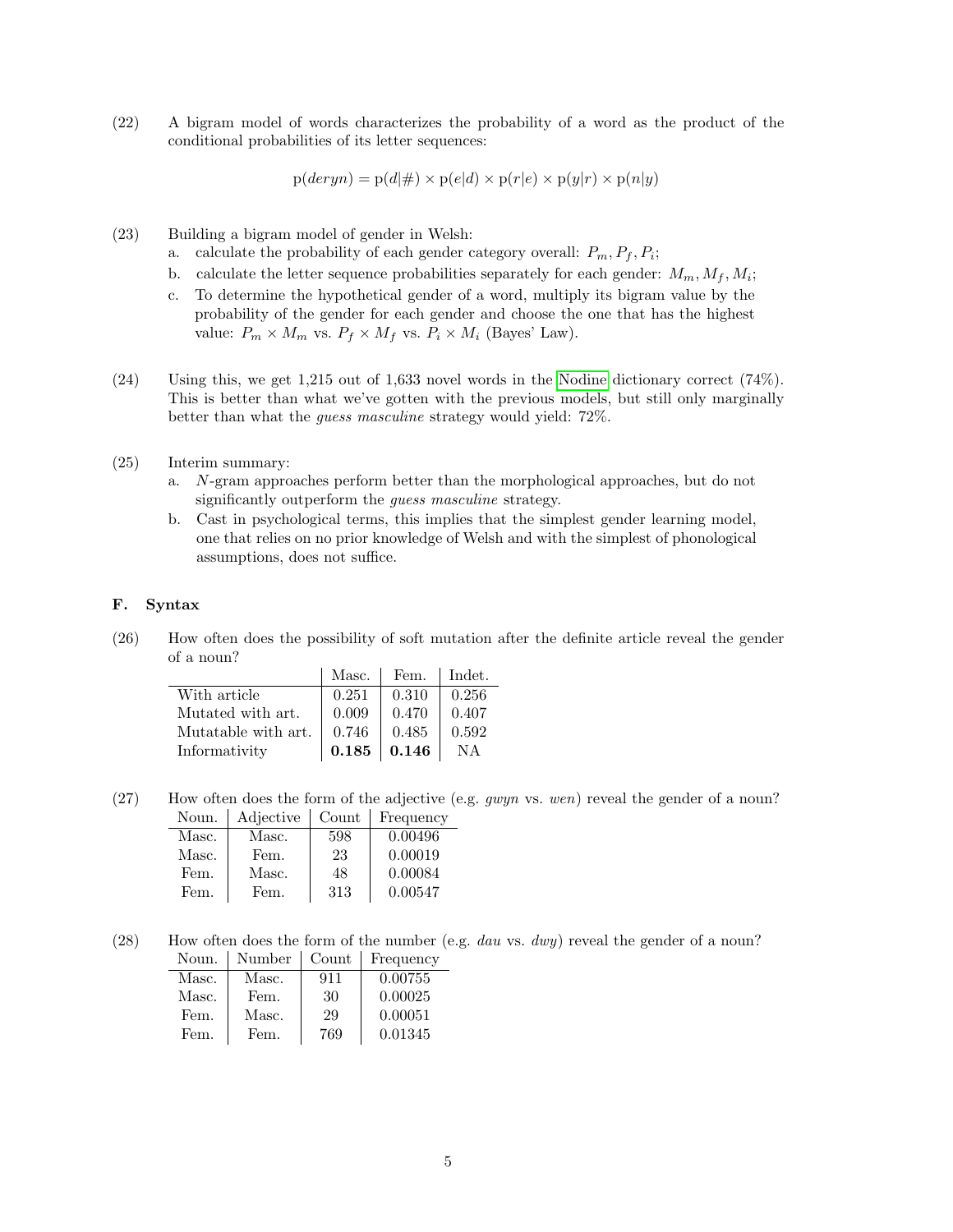(29) How often does the form of the demonstrative (e.g. hwn vs. hon) reveal the gender of a noun?

| Noun. | Dem.  | Count | Frequency |
|-------|-------|-------|-----------|
| Masc. | Masc. | 1374  | 0.01139   |
| Masc. | Fem.  | 32    | 0.00027   |
| Fem.  | Masc. | 38    | 0.00066   |
| Fem.  | Fem.  | 965   | 0.01688   |

(30) How often does the form of the adjective (e.g. mawr vs. fawr) reveal the gender of a noun? Noun. Mut'able adj. Count Frequency

| we asked and the activity | <b>COULL</b> | <b>LICULCIIC</b> |
|---------------------------|--------------|------------------|
| unmutated                 | 8230         | 0.06822          |
| mutated                   | 373          | 0.00309          |
| unmutated                 | 456          | 0.00798          |
| mutated                   | 4290         | 0.07503          |
|                           |              |                  |

- (31) Putting it together:
	- a. Using all language-specific cues, the gender of 37% of word tokens can be identified.
	- b. Using all language-specific cues, the gender of 36% of word types can be identified.
	- c. If we use the guess masculine strategy on remaining items, then we can successfully identify the gender of 91% of word types.

# G. Conclusion

- (32) General conclusions:
	- a. morphology does not suffice to identify gender;
	- b. phonology does not suffice to identify gender;
	- c. only language-specific properties—taken together—suffice to do better than simply guessing masculine for all words.

## (33) Predictions:

- a. gender will only be acquired reliably when the rest of the grammar is under control;
- b. if the rest of the grammar—and specifically the mutation system—cannot be used to identify gender, then the gender system will be lost;
- c. we expect the class of words with indeterminate gender to coincide with words whose gender cannot be identified on the basis of language-specific properties;
- d. if the gender system is lost, what we expect is the masculine pattern to generalize and the feminine pattern to typify an ever-shrinking class of exceptional words.

#### (34) Methodological conclusions:

Statistical techniques from statistical natural language processing can enrich our understanding of language.